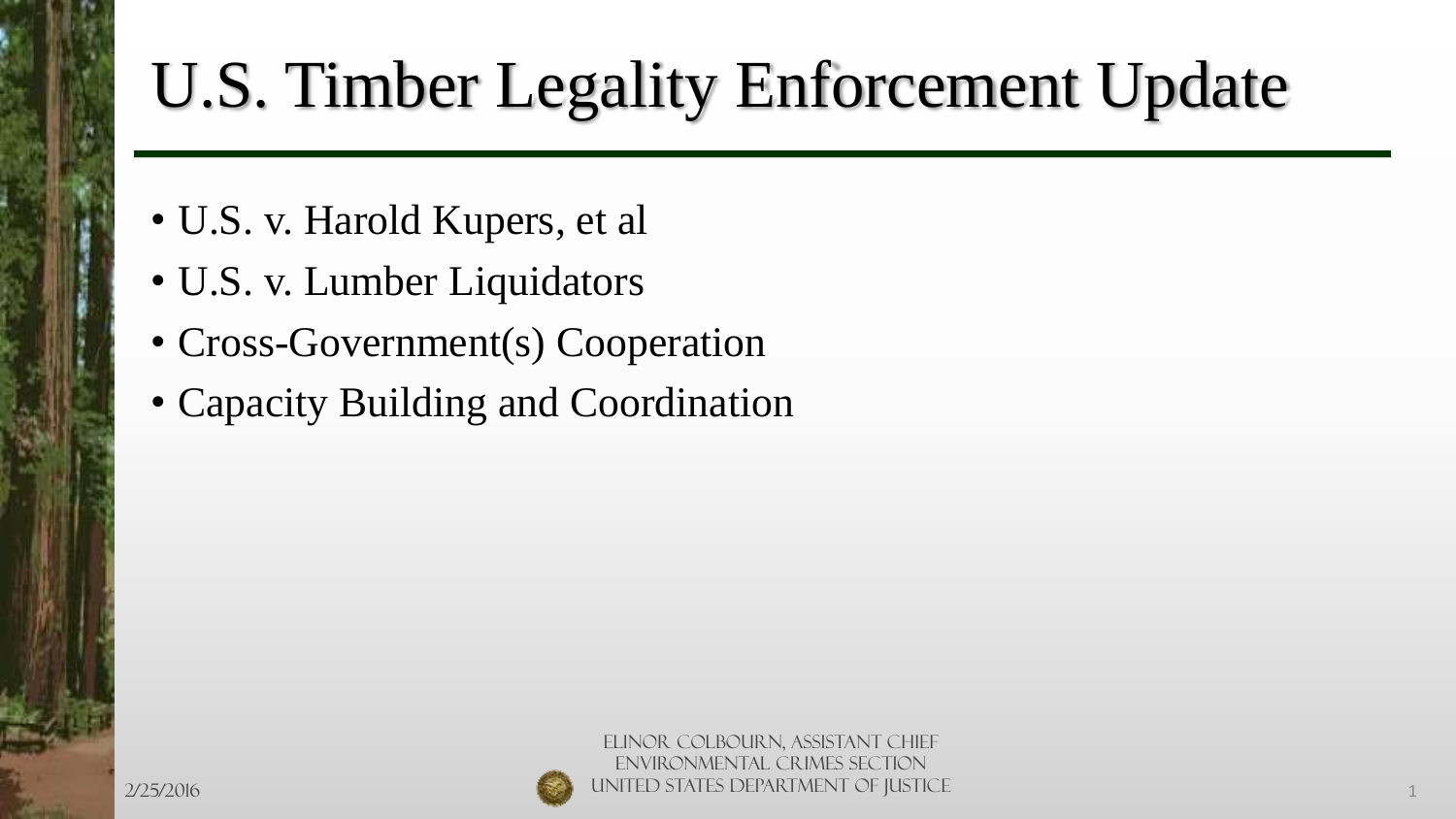### U.S. v. Harold Kupers, J&L Tonewoods, et al







- \$800,000 Figured maple
- Plead guilty to Lacey Act felony violation
- Sentencing scheduled March 1
- Government seeking 24 months; \$159,692 restitution



ENFORGEMEN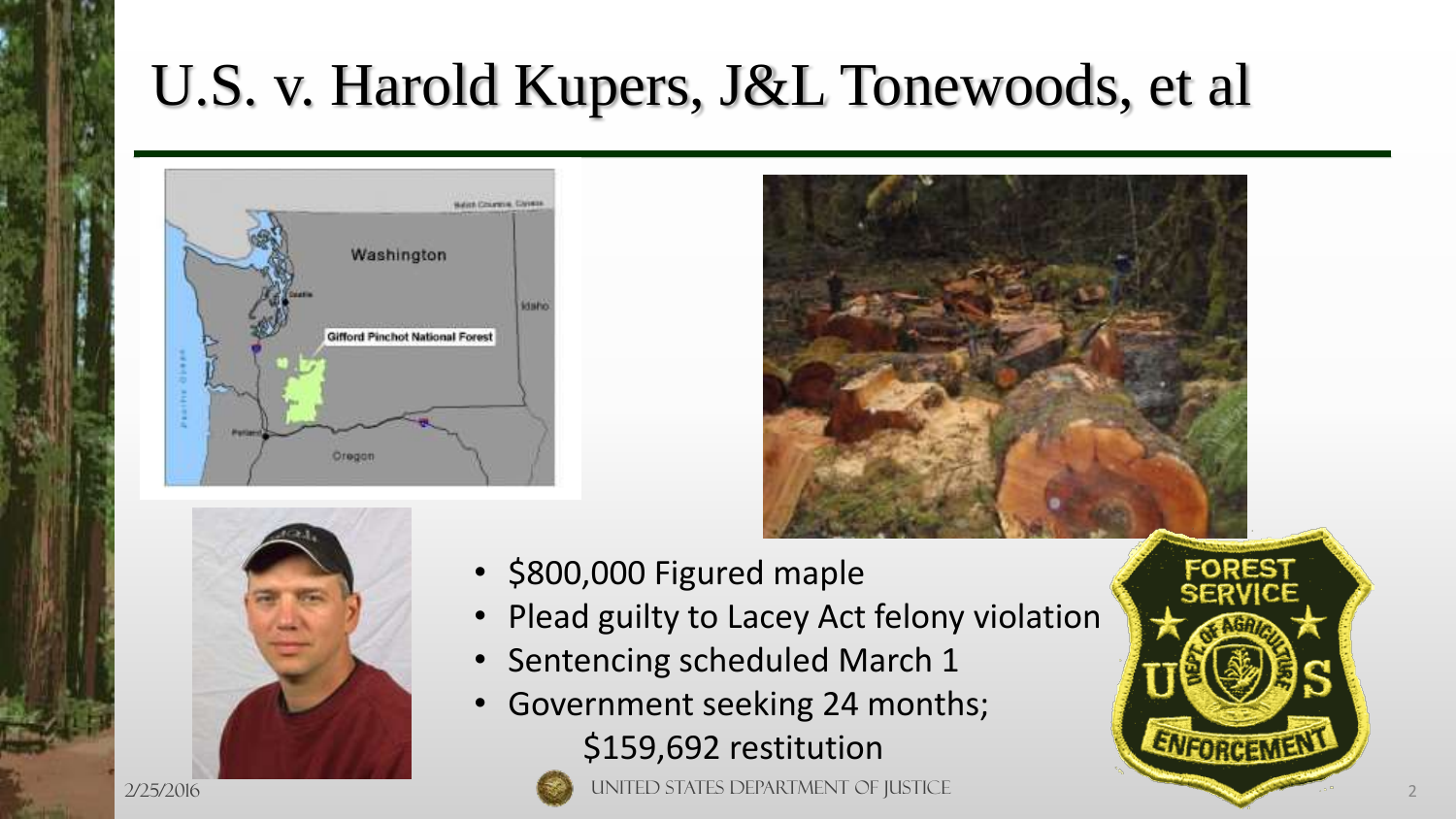

# U.S. v. Lumber Liquidators, Inc.

- NGO information
- Wood from Russia far east; Charismatic megafauna habitat
	- False declarations; false permits



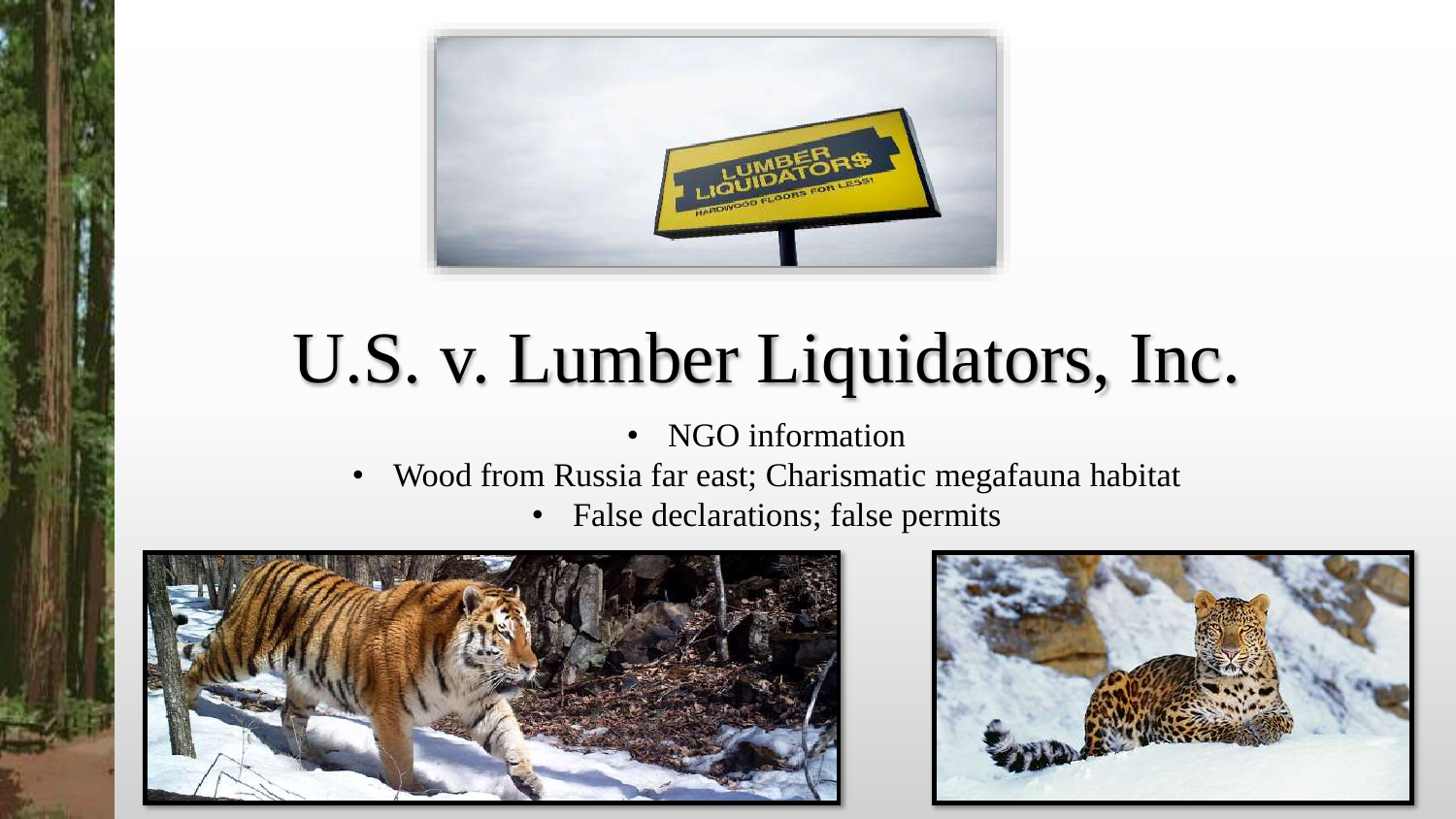#### **Outcome**

- One felony violation, four misdemeanor violations
	- First felony conviction under Lacey Act timber amendments
- Largest Lacey Act criminal penalty ever
	- $$7.8$  million criminal fine
	- \$1.2 million community service payments
	- \$4.5 million in forfeiture
- Detailed factual statement
- Environmental Compliance Plan
	- Annual auditing and reporting to the court
- 5 years probation

**BUSINESS** 

Lumber Liquidators pleads guilty to environmental crimes, agrees to pay more than \$13M

Everett Rosenfeld | @Ev Rosenfeld Thursday, 22 Oct 2015 | 1:48 PM ET

**SL** CNBC

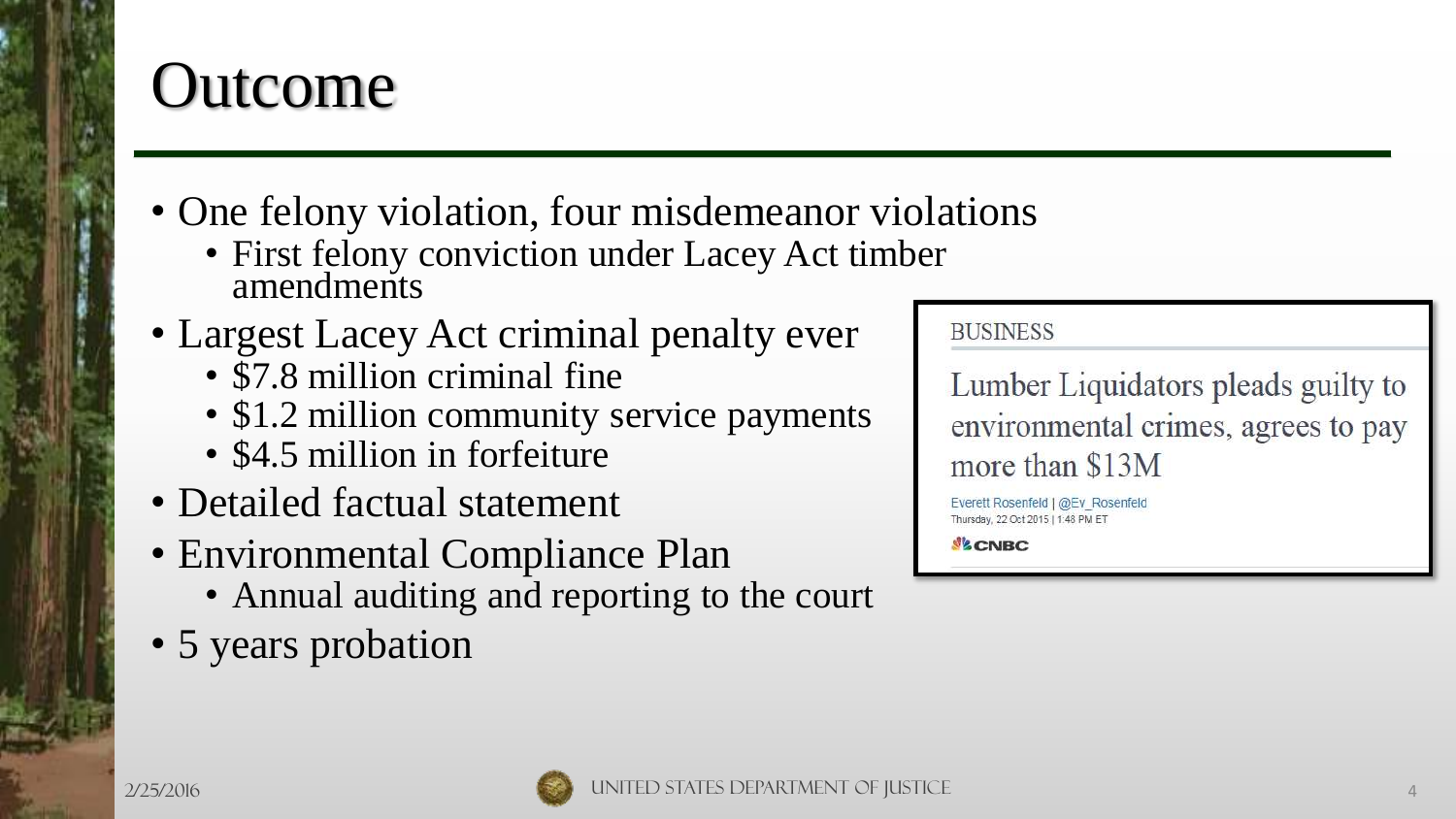## Environmental Compliance Plan

- Court-enforced measures with implementation deadlines to ensure that LL knows what they import and who they import it from.
- LL compliance decision-making process will be centralized, riskbased, documented and audited.
- Risk assessment; initial purchase order review; in person audits of suppliers; individual PO review with language skills

A member of the Lacey team (or an internal employee trained in Lacey inspection protocols and reporting up to CCO, either on a full-time or project basis), third-party auditor with specialized industry expertise, or appropriate certification body, shall conduct onsite inspection visits no less than quarterly for medium and high risk suppliers, as well as low risk suppliers who are providing medium risk products. A record of the onsite visit will be maintained by a U.S.-based member of the Lacey team.

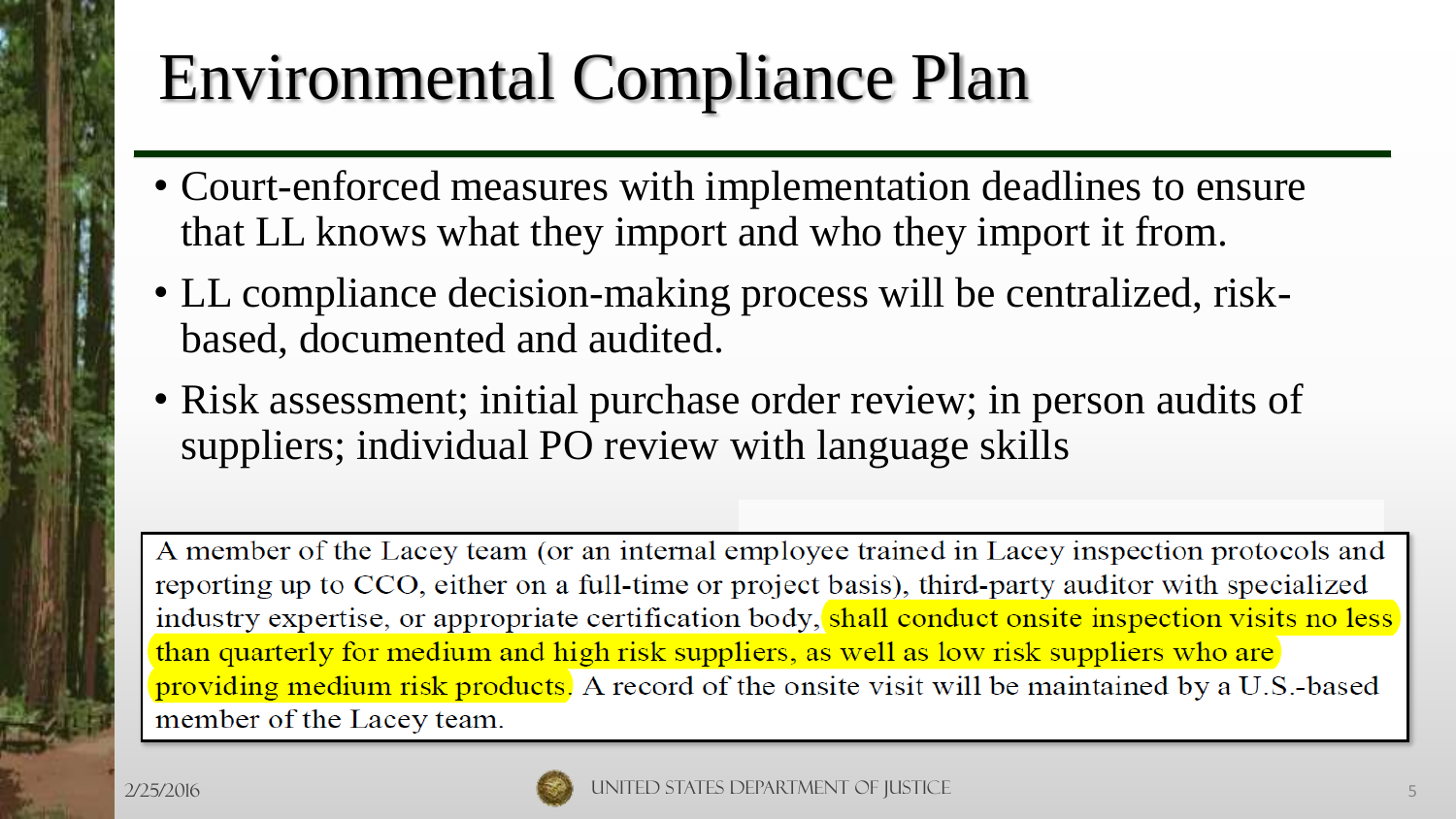#### ECP: Risk; Vendor Validation; Document Review

• Keep in mind:

implement the rules set forth below. This document, therefore, represents only the minimum standards that will be met by the Company, as opposed to the specific procedures that the

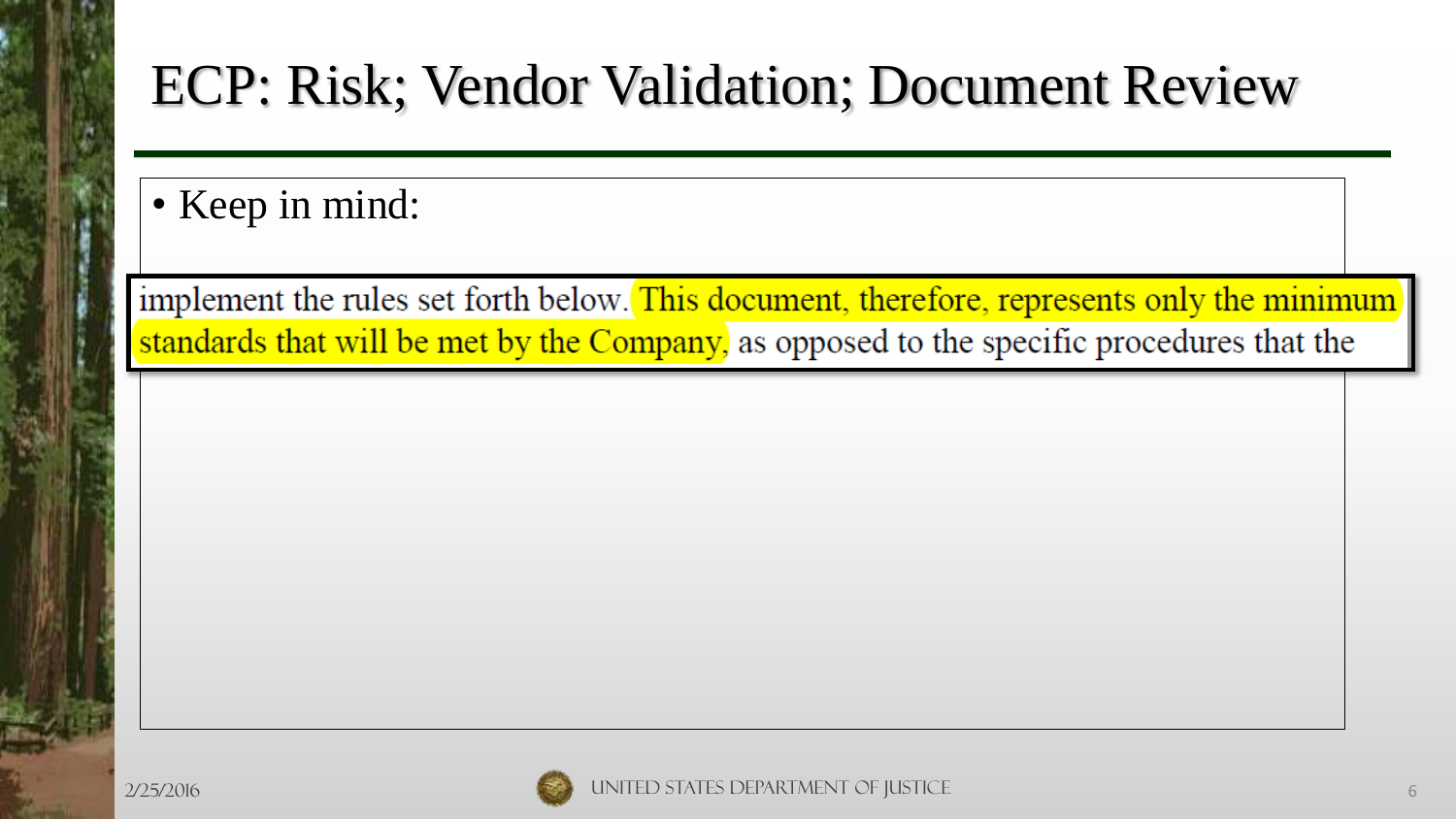### Cross Government Cooperation

- US Dept. of Agriculture
- Customs
- US Fish and Wildlife Service
- FBI
- USFS domestic and technical
- State Dept./USTR